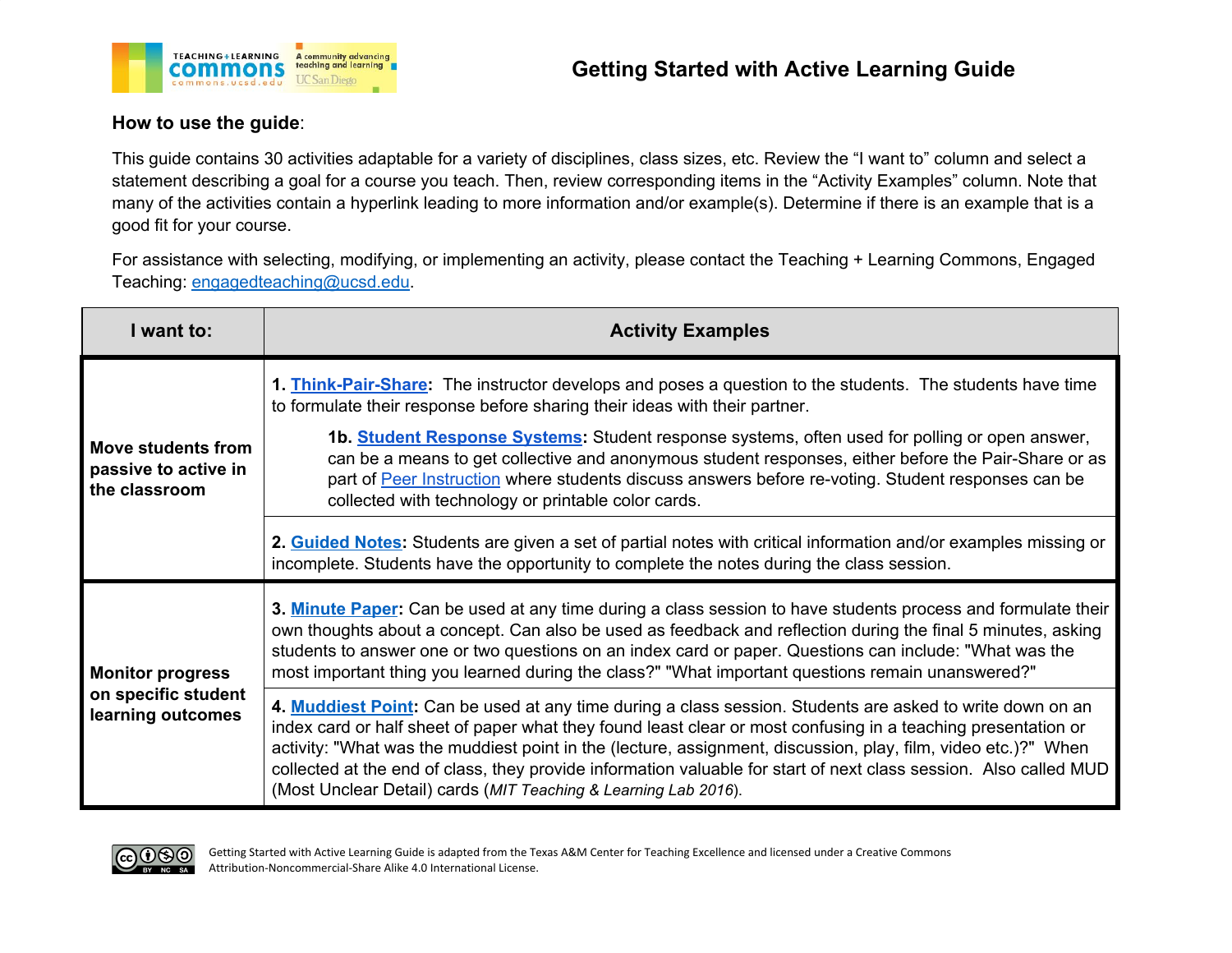

| <b>Check prior</b><br>knowledge  | 5. Background Knowledge Probe: Students complete a simple questionnaire that gives the instructor a<br>quick look at their knowledge and preparedness prior to beginning content area or session. More information<br>here.<br>6. Misconception/Preconception Check: Focuses on uncovering prior knowledge or beliefs that may hinder<br>or block further learning. Create a simple questionnaire (as form to be handed out) to elicit information about<br>students' ideas and beliefs in an area identified as being associated with troublesome misconceptions or<br>preconceptions. For the instructor, this check identifies specific problem areas, how these might interfere with<br>learning in the course, and how deeply embedded the misconceptions/preconceptions are in student thinking. |
|----------------------------------|--------------------------------------------------------------------------------------------------------------------------------------------------------------------------------------------------------------------------------------------------------------------------------------------------------------------------------------------------------------------------------------------------------------------------------------------------------------------------------------------------------------------------------------------------------------------------------------------------------------------------------------------------------------------------------------------------------------------------------------------------------------------------------------------------------|
| <b>Build connections</b>         | 7. Best Summary: Students write a summary at the end of a unit, lecture, or other assignment. They then<br>work in groups to compare their summaries, choosing the best one.<br>8. Consider This: Students are asked to figure out a way to apply a theory or concept that they have been<br>taught to a new context.                                                                                                                                                                                                                                                                                                                                                                                                                                                                                  |
| Pose questions for<br>engagement | 9. Think Again!: The instructor presents a common misconception or misunderstanding in the discipline and<br>then takes a quick poll asking students to agree or disagree. They then tell the students that it is untrue and<br>the students have to prove why.<br>10. Essential Questions: Different from those that hook, lead, or guide – they are foundational, recurring<br>questions.<br>Example of an Essential Question: "What do effective problem solver do when they get stuck?"<br>Example of a Non-Essential Question: "What steps did you follow to get the answer?"                                                                                                                                                                                                                     |

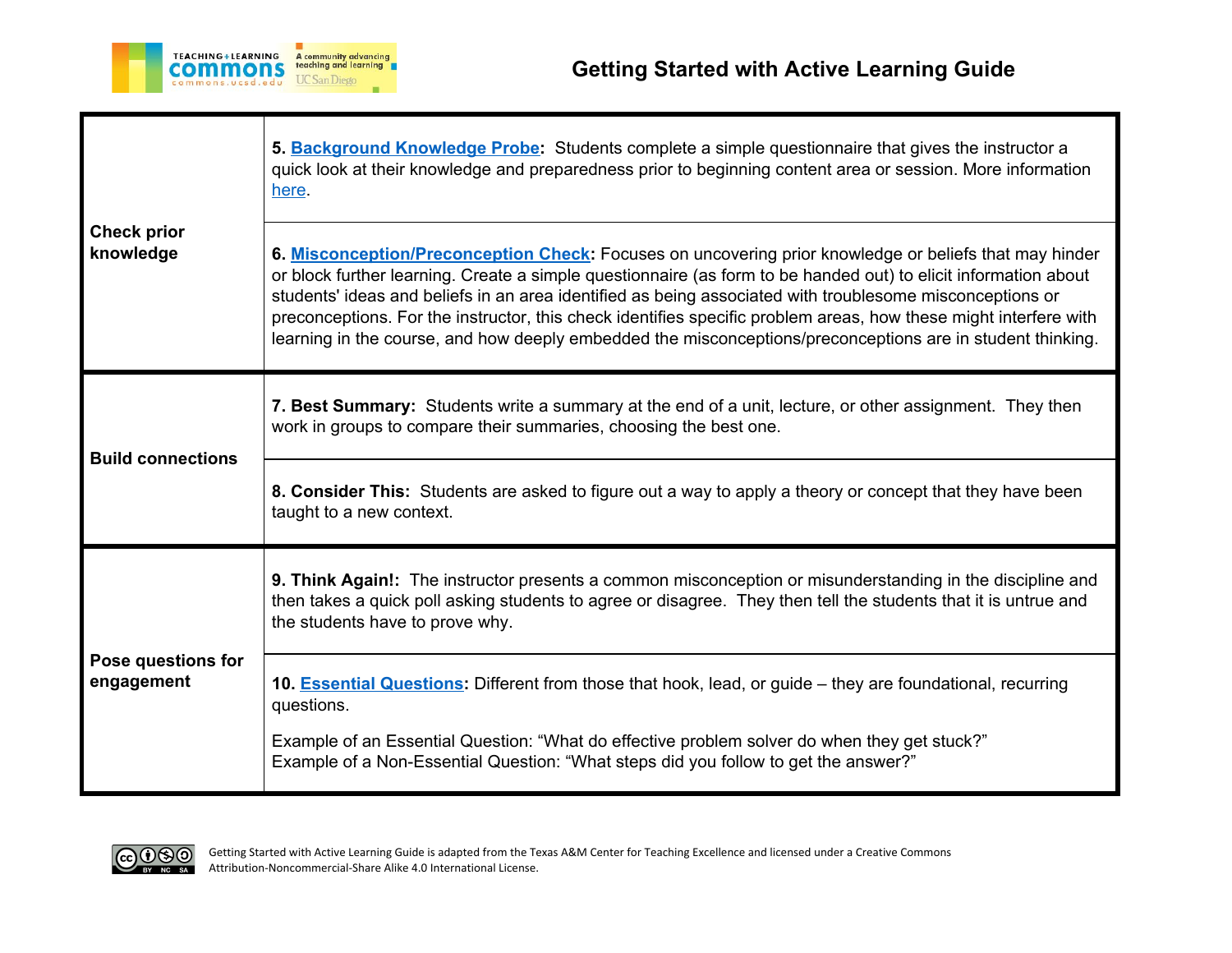

| <b>Establish relevance</b>           | 11. Go for the Goal: Students create a prioritized list of their learning goals at the beginning of either the<br>term, a specific unit of study, or designated activity.                                                                                                         |
|--------------------------------------|-----------------------------------------------------------------------------------------------------------------------------------------------------------------------------------------------------------------------------------------------------------------------------------|
|                                      | 12. Comprehensive Factors List: Students use information they have gained from a reading, lecture, video,<br>etc. and make a list of as many relevant factors as they can for a topic.                                                                                            |
|                                      | 13. Demonstration: Instructor does a demonstration using props to illustrate a course concept<br>(consider involving student volunteers).                                                                                                                                         |
|                                      | 14. Current Event: Instructor incorporates a current event example from news source connected to course<br>concept (students can also be asked to contribute current events).                                                                                                     |
|                                      | 15. Research Example: Instructor uses an example from personal/disciplinary research connected to course<br>concept (graduate students or undergraduate students can also be asked to share information).                                                                         |
| <b>Introduce</b><br>content/concepts | 16. <b>Entry and Exit Tickets:</b> Students reflect on assignment or activity by writing a brief response to an<br>instructor provided question on an index card providing information about their understanding.                                                                 |
|                                      | 17. Course-Related Self-Confidence Surveys: Usually administered at start of course or new section to<br>determine students' self-confidence in their ability to learn certain concepts or perform certain skills. May help<br>instructor structure assignments more effectively. |

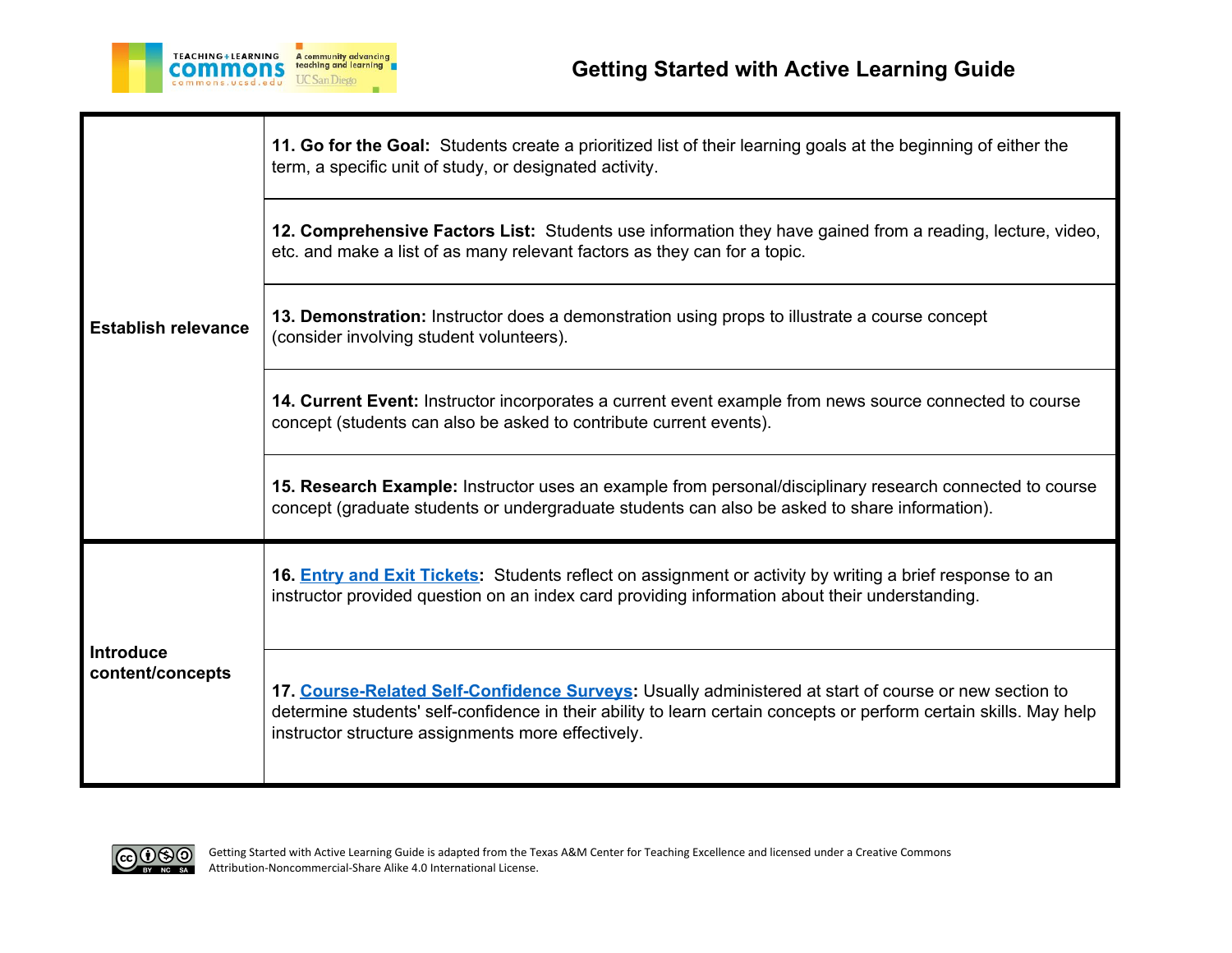

| <b>Demonstrate</b><br>knowledge of<br>content/concepts | 18. Concept Maps: Drawings or diagrams showing mental connections students make between a major (new)<br>concept, and other, previously learned concepts. Provides an observable and assessable record of students'<br>conceptual schemes or the associations they make in relation to a given focal concept.                                                                                                                                                                                                   |
|--------------------------------------------------------|-----------------------------------------------------------------------------------------------------------------------------------------------------------------------------------------------------------------------------------------------------------------------------------------------------------------------------------------------------------------------------------------------------------------------------------------------------------------------------------------------------------------|
|                                                        | 19. Invent the Quiz: Students write sample test questions related to what they have been learning and then<br>create an answer sheet to go with the questions.                                                                                                                                                                                                                                                                                                                                                  |
| <b>Strengthen</b><br>knowledge of<br>content/concepts  | 20. Defining Features Matrix: Students are asked to categorize concepts according to the presence (+) or<br>absence (-) of important defining features. Best used when concepts are similar; e.g., to distinguish between<br>different conceptions of "democracy." The instructor prepares a grid showing the concepts and defining<br>features.                                                                                                                                                                |
|                                                        | 21. Pro and Con Grid: Instructor can use the grid as a quick overview of students' analysis of pros/cons,<br>costs/benefits, advantages/ disadvantages of an issue or concern. Forces students to go beyond first<br>reactions, to search for at least two sides to an issue, and to weigh the value of competing claims. Grid should<br>be prepared listing issues or concerns as row headers and basis for analysis as column headers. Students are<br>to write in a short response in each cell on the grid. |
| <b>Assess knowledge</b><br>of content/concepts         | 22. Crib Cards: Students are given possible topics and questions that will be on an exam. They are allowed<br>to create 3x5 cards based upon these topics to use during the exam as a guide.                                                                                                                                                                                                                                                                                                                    |
|                                                        | 23. Formative Quiz: Students answer an exam type question presented by the instructor and then share their<br>answers with other students. After sharing, the instructor gives the correct answer and discusses the shared<br>responses to develop a more complex answer.                                                                                                                                                                                                                                       |

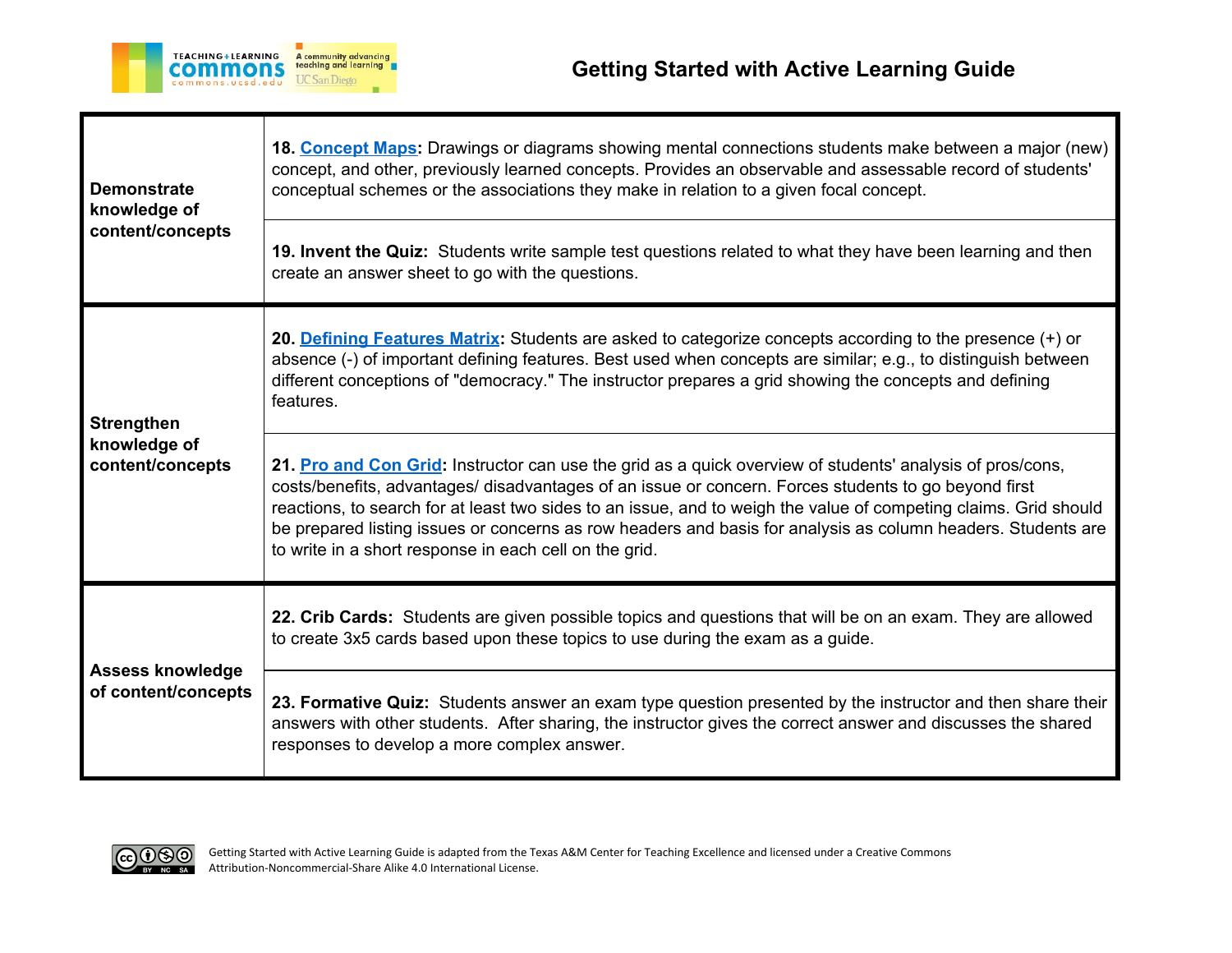

| <b>Help students</b><br>reflect on learning          | 24. Critical Incident Questionnaire (CIQ): Students are given the same five questions at different points<br>throughout the course. They write their reflections to each question and see how their knowledge as grown as<br>the course progresses.                                                                                                                                 |
|------------------------------------------------------|-------------------------------------------------------------------------------------------------------------------------------------------------------------------------------------------------------------------------------------------------------------------------------------------------------------------------------------------------------------------------------------|
|                                                      | 25. What? So What? Now What? Journal: Students create journal entries, reflecting on recent course<br>experiences, asking questions for analysis. These questions can be shared during class.                                                                                                                                                                                       |
|                                                      | 26. Fortunately-Unfortunately: Students develop and share statements identifying favorable and unfavorable<br>information associated with a content area to check and reinforce understanding.                                                                                                                                                                                      |
|                                                      | 27. Visual Prompt: Students respond to an image (photo, graph, etc.) by describing relevant features,<br>interpreting meaning, explaining how the graphic came to be, or suggesting a hypothesis (MIT Teaching &<br>Learning Lab, 2016).                                                                                                                                            |
| <b>Reinforce</b><br>knowledge of<br>content/concepts | 28. Three-Minute Message: Students have three minutes to present a compelling argument and supporting<br>details with examples. This is modeled after the Three-Minute Thesis.                                                                                                                                                                                                      |
|                                                      | 29. Stand Where You Stand: Students read two essays that relate to a controversial issue. The issue must<br>have distinct opposing viewpoints. The instructor presents a statement that reflects one of the viewpoint and<br>students decide if they agree or disagree, backing up their decision with content material. Students can<br>change their mind as rationales are given. |
|                                                      | 30. Classify: Students examine, discuss, and sort content related items into categories and work to deduce<br>the instructor's method of choosing each item.                                                                                                                                                                                                                        |